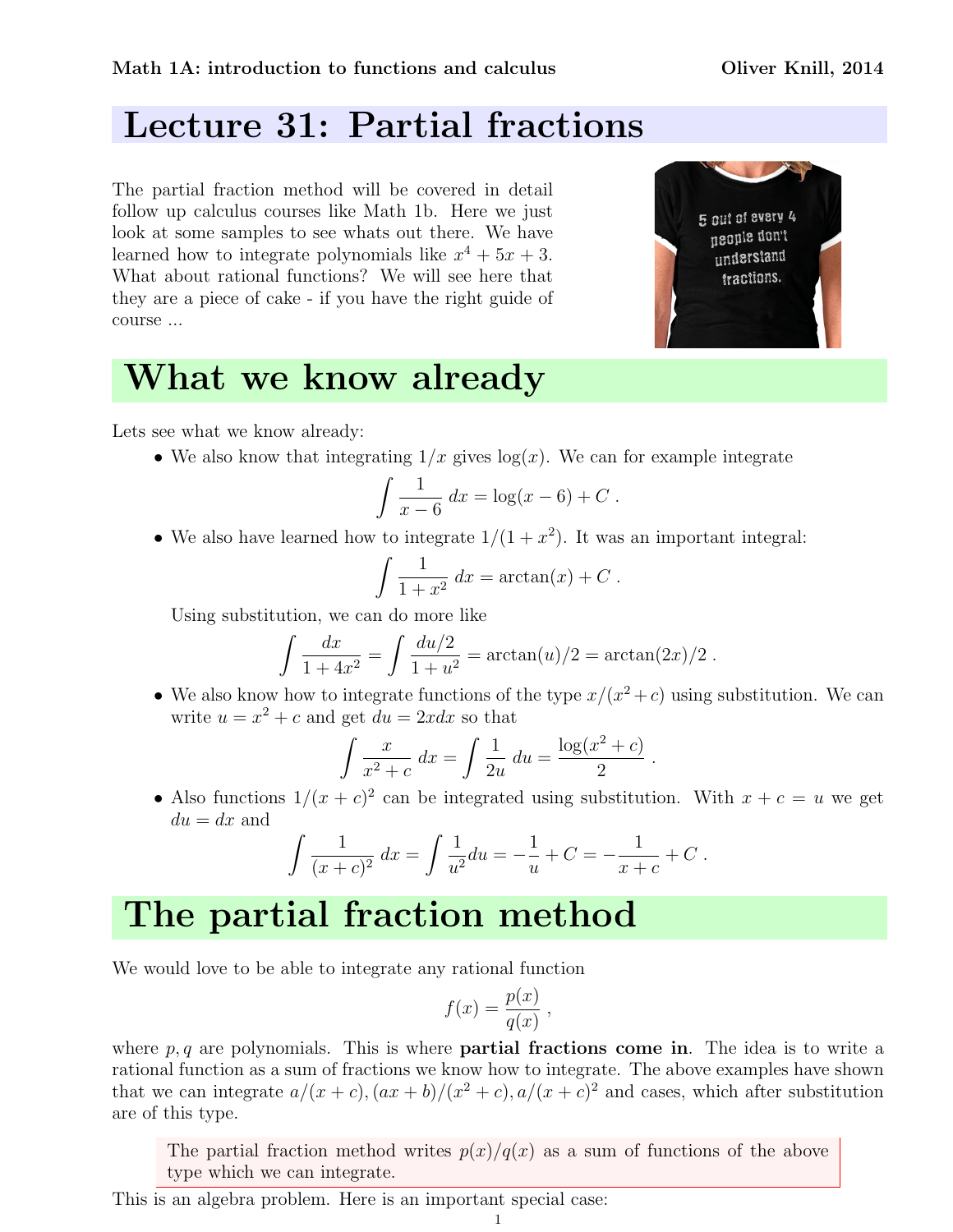2

In order to integrate  $\int \frac{1}{(x-a)^2}$  $\frac{1}{(x-a)(x-b)} dx$ , write

$$
\frac{1}{(x-a)(x-b)} = \frac{A}{x-a} + \frac{B}{x-b} .
$$

and solve for A, B.

In order to solve for  $A, B$ , write the right hand side as one fraction again

$$
\frac{1}{(x-a)(x-b)} = \frac{A(x-b) + B(x-a)}{(x-a)(x-b)}.
$$

We only need to look at the nominator:

$$
1 = Ax - Ab + Bx - Ba.
$$

In order that this is true we must have  $A + B = 0$ ,  $Ab - Ba = 1$ . This allows us to solve for A, B.

#### Examples

1 To integrate  $\int \frac{2}{1-x^2} dx$  we can write

$$
\frac{2}{1-x^2} = \frac{1}{1-x} + \frac{1}{1+x}
$$

and integrate each term

$$
\int \frac{2}{1-x^2} = \log(1+x) - \log(1-x) .
$$

2 Integrate  $\frac{5-2x}{x^2-5x+6}$ . Solution. The denominator is factored as  $(x-2)(x-3)$ . Write

$$
\frac{5-2x}{x^2-5x+6} = \frac{A}{x-3} + \frac{B}{x-2} .
$$

Now multiply out and solve for  $A, B$ :

$$
A(x-2) + B(x-3) = 5 - 2x.
$$

This gives the equations  $A + B = -2, -2A - 3B = 5$ . From the first equation we get  $A = -B - 2$  and from the second equation we get  $2B + 4 - 3B = 5$  so that  $B = -1$  and so  $A = -1$ . We have not obtained

$$
\frac{5-2x}{x^2-5x+6} = -\frac{1}{x-3} - \frac{1}{x-2}
$$

and can integrate:

$$
\int \frac{5-2x}{x^2-5x+6} dx = -\log(x-3) - \log(x-2) .
$$

Actually, we could have got this one also with substitution. How?

3 Integrate  $f(x) = \int \frac{1}{1-4x^2} dx$ . Solution. The denominator is factored as  $(1-2x)(1+2x)$ . Write

$$
\frac{A}{1-2x} + \frac{B}{1+2x} = \frac{1}{1-4x^2} .
$$

We get  $A = 1/4$  and  $B = -1/4$  and get the integral

$$
\int f(x) dx = \frac{1}{4} \log(1 - 2x) - \frac{1}{4} \log(1 + 2x) + C.
$$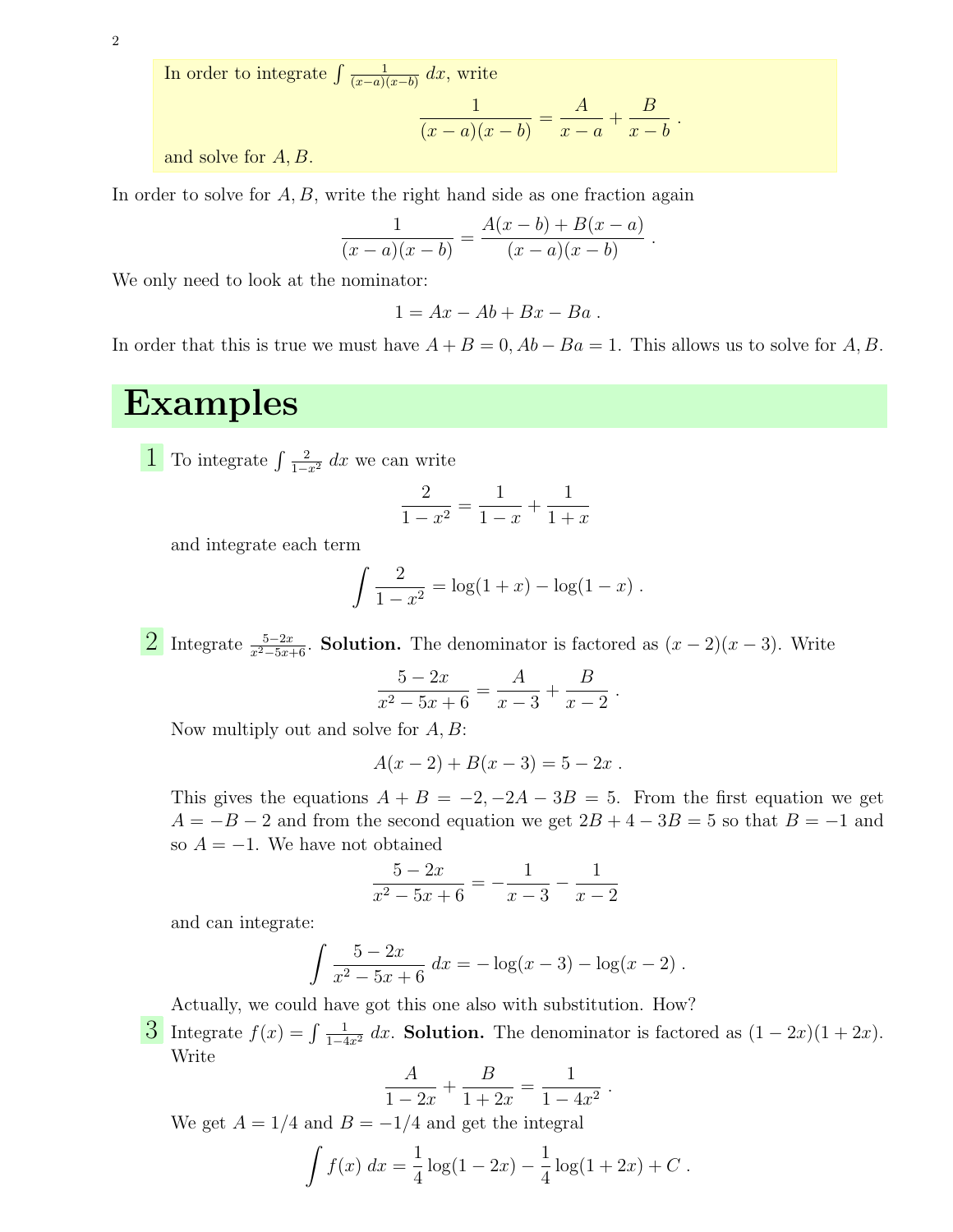#### Hopital's method

There is a fast method to get the coefficients:

If *a* is different from *b*, then the coefficients *A*, *B* in\n
$$
\frac{p(x)}{(x-a)(x-b)} = \frac{A}{x-a} + \frac{B}{x-b},
$$
\nare\n
$$
A = \lim_{x \to a} (x-a)f(x) = p(a)/(a-b), \ B = \lim_{x \to b} (x-b)f(x) = p(b)/(b-a).
$$

Proof. If we multiply the identity with  $x - a$  we get

$$
\frac{p(x)}{(x-b)} = A + \frac{B(x-a)}{x-b}.
$$

Now we can take the limit  $x \to a$  without peril and end up with  $A = p(a)/(x - b)$ .

Cool, isn't it? This **Hopital method** can save you a lot of time! Especially when you deal with more factors and where sometimes complicated systems of linear equations would have to be solved. Remember

Math is all about elegance and does not use complicated methods if simple ones are available.

Here is an example:

4 Find the anti-derivative of  $f(x) = \frac{2x+3}{(x-4)(x+8)}$ . **Solution.** We write

$$
\frac{2x+3}{(x-4)(x+8)} = \frac{A}{x-4} + \frac{B}{x+8}
$$

Now  $A = \frac{2*4+3}{4+8} = 11/12$ , and  $B = \frac{2*(-8)+3}{(-8-4)} = 13/12$ . We have

$$
\frac{2x+3}{(x-4)(x+8)} = \frac{(11/12)}{x-4} + \frac{(13/12)}{x+8}.
$$

The integral is

$$
\frac{11}{12}\log(x-4) + \frac{13}{12}\log(x+8) .
$$

Here is an example with three factors: 5 Find the anti-derivative of  $f(x) = \frac{x^2+x+1}{(x-1)(x-2)(x-3)}$ . Solution. We write

$$
\frac{x^2 + x + 1}{(x - 1)(x - 2)(x - 3)} = \frac{A}{x - 1} + \frac{B}{x - 2} + \frac{C}{x - 3}
$$

Now  $A = \frac{1^2+1+1}{(1-2)(1-3)} = 3/2$  and  $B = \frac{2^2+2+1}{(2-1)(2-3)} = -7$  and  $C = \frac{3^2+3+1}{(3-1)(3-2)} = 13/2$ . The integral is

$$
\frac{3}{2}\log(x-1) - 7\log(x-2) + \frac{13}{2}\log(x-3).
$$